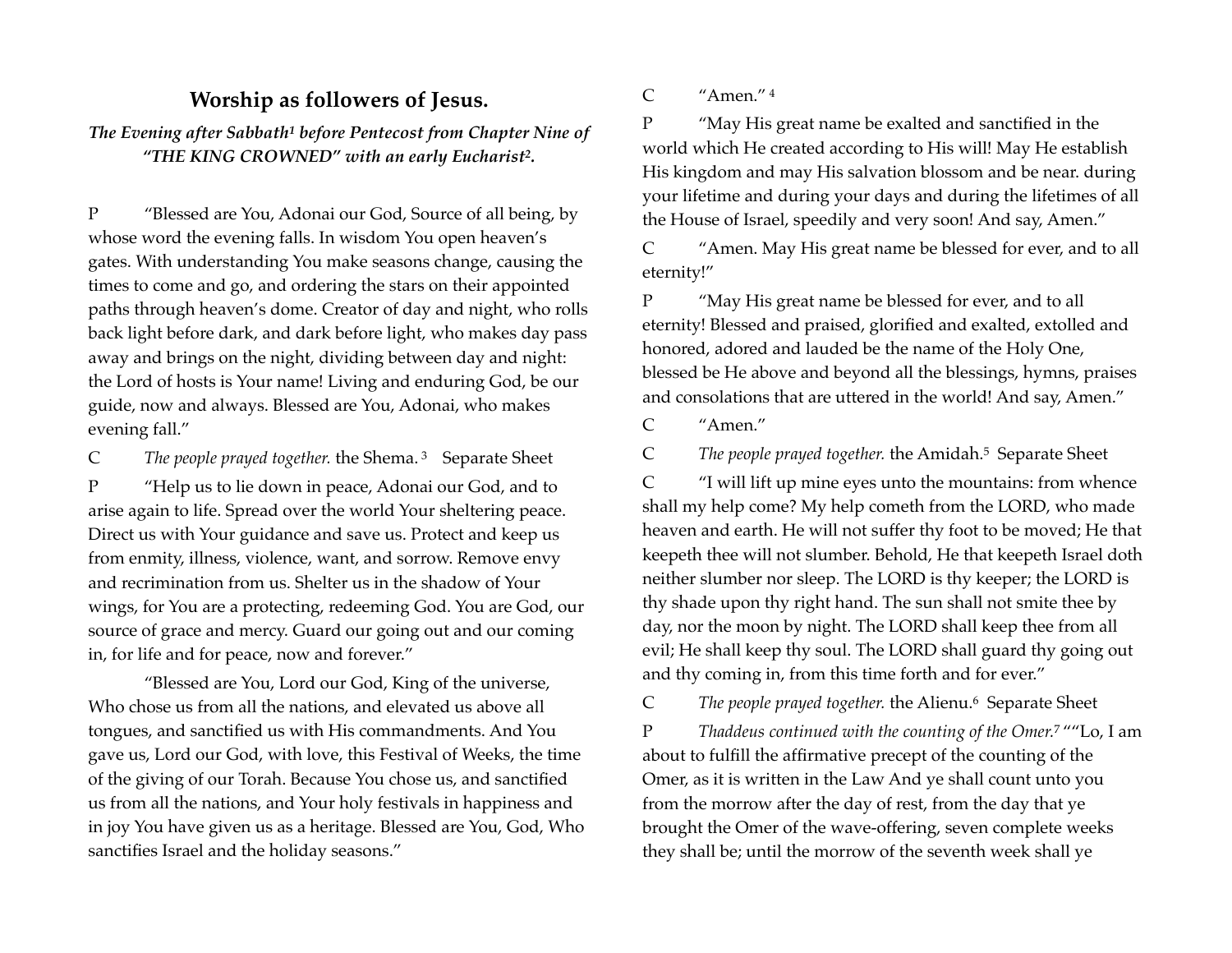number fifty days. Blessed art thou, O Lord our God, King of the universe, who hast sanctified us by thy commandments, and hast given us command concerning the counting of the Omer. This is the forty-eighth day, making six weeks and six days of the Omer. This was the last day. Tomorrow is the Festival.' *At this the whole assembly cheered with acclamations of hallelujah.* 

"Tomorrow is forty nine days, which is seven weeks and no days from the resurrection of our Lord Yeshua Messiah" *At this the whole assembly cheered with even louder and longer acclamations of hallelujah.*

*Thaddeus invited all the disciples to join him for the great thanksgiving, the celebration of the holy meal. John had the honor of leading the closing worship.*

P "Peace be with you."

C "Peace be with you."

P "This morning the priests brought the Golden Table of the Bread of the Face from within the Holy Place onto the porch of the Temple. The Chief Priest lifted up the Bread of the Face for all to see and said 'behold God's love for you.'" John picked up the loaf before him and said, "behold this bread is the body of our Lord Messiah, behold the love God has for you.

"Our Lord, Messiah Yeshua has appeared among us as we shared this bread of His body and drank this wine of His blood. The night He was betrayed He blessed and broke the bread and said it is His Body. He took the cup after supper and blessed it, gave it to us. His blood is the New Covenant, the redemption for all people, the forgiveness of all sin. Maranatha. Come. Eat. Drink. Receive Him, receive His life, into your own life, your own body."

C "Maranatha."

P "Our Lord, Messiah, taught us to pray, 'Our Father who art in heaven, hallowed be thy name. Thy kingdom come. Thy

will be done on earth as it is in heaven. Give us this day our daily bread, and forgive us our trespasses, as we forgive those who trespass against us, and lead us not into temptation, but deliver us from evil'.[8"](#page-3-7)

<span id="page-1-0"></span>C "Amen." "Hear us Lord." "Hosanna." Have mercy on us."

P "Our Lord is here. Come and eat. Come and drink."

*Mother Mary picked up her psaltry and began to play. There were others with instruments. As the worshippers came forward the rest of the congregation sang Psalms.* 

P "May the great Name of God be exalted and sanctified, throughout the world, which He has created according to His will. His Kingship is established in your lifetime, in your days, in the lifetime of the entire household of Israel, and say, Amen."

C "Amen. May His great name be blessed, forever and ever."

P "Blessed, praised, glorified, exalted, extolled, honored elevated and lauded be the Name of the Holy One, Blessed is Heabove and beyond any blessings and hymns, Praises and consolations which are uttered in the world; and say Amen.

C Amen

P May there be abundant peace from Heaven, and life, upon us and upon all Israel; and say, Amen."

C "Amen"

P "He who makes peace in His high holy places, may He bring peace upon us, and upon all Israel; and say Amen."

C "Amen."

P "May He who causes His name to dwell in this House, cause to dwell among you love and brotherliness, peace and friendship."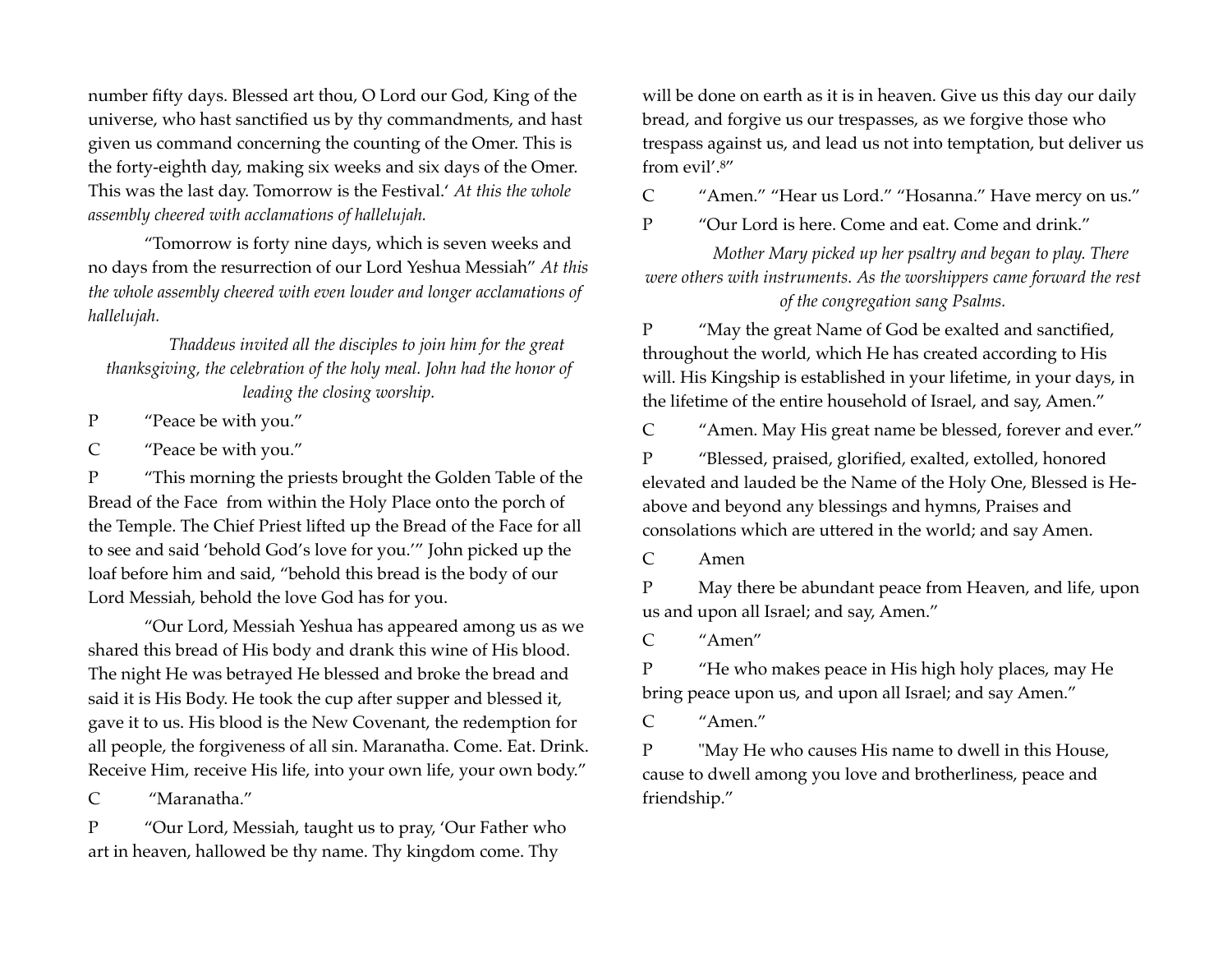## Notes:

It is good for followers of Jesus today to know how Jesus and His followers worshipped. We have detailed information and the actual words used for those prayers including the Scripture verses assigned to each day.

As a Rabbi, Jesus had to observe cultural expectations in order to keep the respect of His disciples and not to be dismissed as a fraud. Observing, leading normal worship was necessary. Everyone knew the established forms. The early Church soon adopted different forms. An early creed replaced the Shema, the Kyrie in its long form replaced the Aleinu and the Prayer of the Church replaced the Amidah. There is a difference in character. The old Synagog forms are ridged, unchanged to this day, and center on the leader. The new Church forms were open to change and with more congregational involvement.

The Lord God commanded worship on the last day of the week. Jesus, personally, was the only person who could have authorized the change to the first day of the week. Only the Lord, Messiah, Son of God, Himself could change the command of God. Jesus also must have authorized and taught changes in the synagog worship they had grown up with.

When something is obvious, it does not have to be said. People get out of the way of fire and trains. It is not necessary for the Scriptures to record Jesus command to change the day of worship. There is no possible alternative.

<span id="page-2-0"></span>The Eucharist liturgy in the early church is unknown. The beginning, Service of the Word, with the readings and message is based on the synagog sabbath service. The offering of bread and wine (money) begins the service of the Lord's Supper. The Scholars have attempted to work back from what was recorded hundreds of years later. Those Liturgies of the Churches are very different from the Jewish forms. The King of Kings books use what was known to exist in Jesus' day. The Eucharist liturgy presented there has no claim for accuracy. The Didache, within a hundred years of this, records other versions of the Lord's Prayer and Words of Institution.<sup>[9](#page-3-8)</sup> Much scholarly effort has gone into trying to discover how the early Church worshipped, there is very little

documentation. At the same time there has been almost no interest in how Jesus and the disciples worshipped, which is well documented and known.

Many people seem to think the Last Supper gatherings in the early church were small groups. The Scriptures reveal large numbers. The smallest number is one hundred twenty at the Ascension. Tens of thousands who followed Jesus during His ministry were present for Passover. Five hundred saw Him after the resurrection at one time, perhaps on the mountain in Galilee. Three hundred or more participants for the worship before Pentecost would be reasonable. It was not a small gathering. The worshippers had a lifetime of participating in synagog and Temple worship.

<span id="page-2-1"></span>Matthew 16:19 "whatever you bind on earth will be bound in heaven, and whatever you loose on earth will be loosed in heaven."[10](#page-3-9) That is a standard statement in Jesus' day. It dealt with practical synagog issues. Christian scholars have forgotten the original meaning.

Practical issues. "What do we do now about . . . ? All groups in order to stay together have to deal with certain matters in the same way. Worship is a prime example. There can be no worship if everyone is doing their own thing at the same time. There can be no group if there is no structure to organize and direct group tasks. The Children of Abraham, are one people, one group. They have been able, sort of, to maintain a common core practice.

God made people of every language, tribe and nation, all different. In Christ, He calls them to be one body with many different members. There can be no ONE WAY that fits everyone for all time. Jesus authorized binding and loosing, establishing forms that fit current local situations. The fact that God in heaven agrees with the form and regulation does not mean that they can not be changed when necessary.